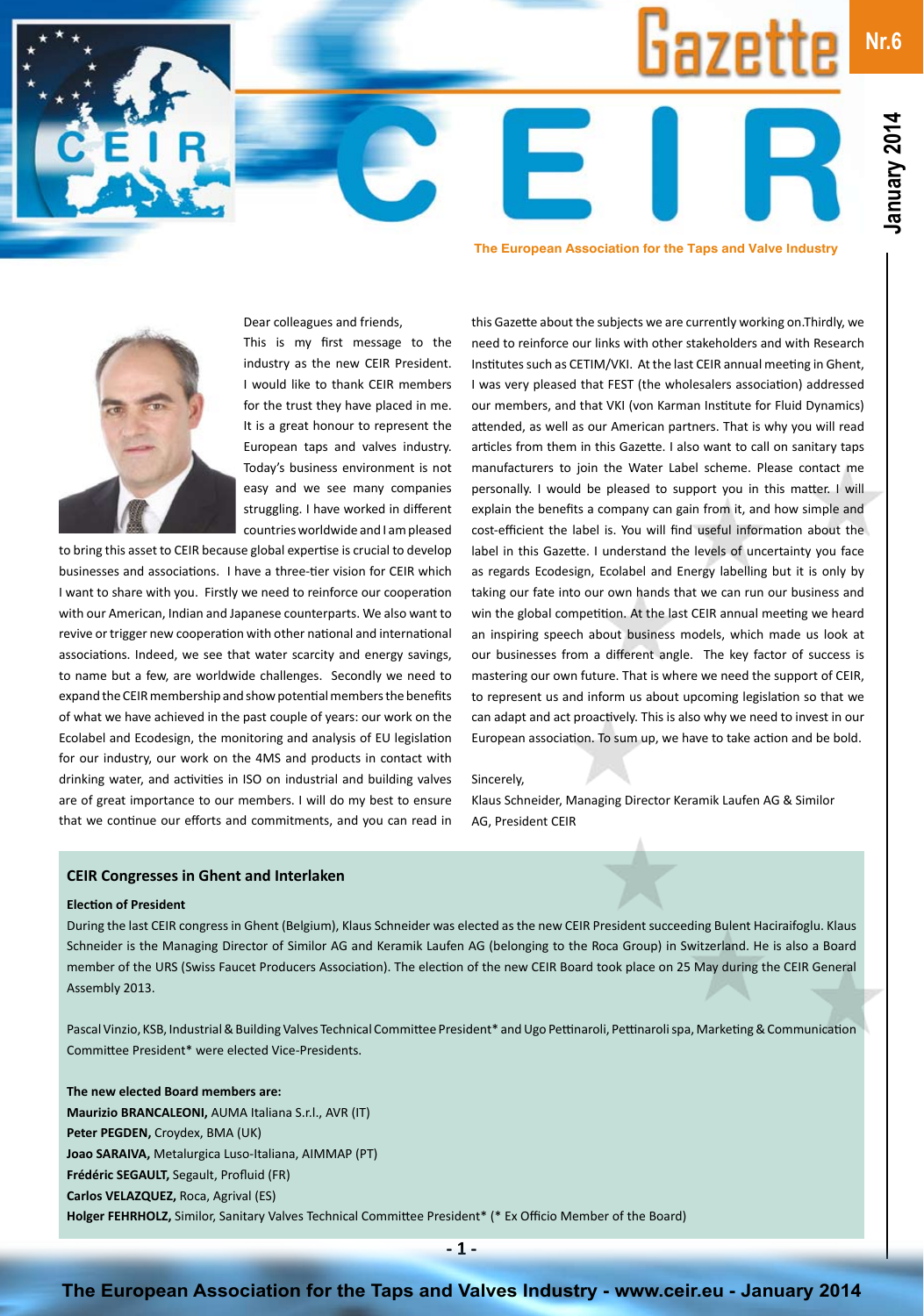**Nr.6**

## **CEIR Conference and Annual Congress**

The CEIR conference was held in Ghent, Belgium on 24 and 25 May under the headline of innovation and water. Participants heard about what the sanitary tapware industry already does for energy and water efficiency and gained insights into how to better inform the consumer on these issues.

They discovered which schemes/regulations are already in place in and outside Europe and discussed the best framework and options for the tapware industry: mandatory vs. voluntary; ecodesign, labelling and ecolabel.

The conference started with a technical speech on the experimental study of two-phase flow induced by cavitation through a safety relief valve at inlet subcooled conditions given by Jorge PINHO from the Von Karman Institute.

Then a presentation about Solvay's innovation approach combining internal improvement and open innovation focusing on collaboration with suppliers was given by Mr Thierry CARTAGE, member of the Industrial Management Committee at Solvay.

Ms Antonia MORALES, Innovation Manager at CEFIC (The European Chemical Industry Council) presented the actions taken by CEFIC under different programmes (SusChem, SPIRE, BRIDGES, EIP on Water and on Raw materials).

Davide MINOTTI from the European Commission made a presentation on water and energy savings initiatives from the EC; Frans R.M.GEURTS, Director at FEST (European Federation of the Sanitary and Heating Wholesale Trade) presented his views on the European sanitary & heating wholesale trade.

To close the day, a panel discussion took place on sustainability and innovation in particular on "Efficiency and labelling for the sanitary tapware industry".

Mr MINOTTI, Mr SCHNEIDER, Ms VAN MARCKE (CEO, VAN MARCKE GROUP), Ms HIGGENS (Executive Director, Plumbing Manufacturers International) and Ms MIRELES SERRANO (Senior Policy Advisor, IKEA EU Affairs) participated.

In the evening participants attended a gala dinner. On the second day they listened to a presentation by Dr Miguel MEULEMAN (Vlerick Business School) on business models.

Then the Chairmen of the CEIR Committees reported and the General Assembly took place. Participants heard about the developments at PMI (Plumbing Manufacturers International) and VMA (Valves Manufacturers Association) and learned more about the upcoming conference of the NPAA (Russian Scientific & Industrial Valve Manufacturers Association).

### **Interlaken Conference - 15-17 MAY 2014**

**Venue :** Grand Hotel Victoria Jungfrau, Interlaken, Switzerland

**Programme :**

**Thursday 15 May** - Arrival of participants 13.30 – 16.30 Board meeting 17.30 – 21.00 Dinner cruise on Lake Thun

#### **Friday 16 May**

09.00 – 16.00 Conference with speakers / panels 08.30 – 16.00 Visit Jungfrau (for partners) 19.00 – 23.00 Formal dinner at hotel

#### **Saturday 17 May**

09.30 – 11.00 Committee reports 11.30 – 12.30 General Assembly

# **The first contribution from LEDITH: Experimental study of cavitation in a Safety Relief Valve**

In November 2011, CETIM and VKI founded a common research laboratory dedicated to two-phase flows and hydraulic technologies: LEDITH.

The aim is to link these two actors, well known in the research (VKI) and the mechanical fields (CETIM), to increase the knowledge and technology transfers from laboratories to industries.

Since two years, LEDITH is carrying out a research dedicated to the understanding of the two-phase flow occurring through a safety relief valve (SRV) under cavitating flow. It is known that in these conditions, general sizing equations of SRVs tend to overestimate the evacuated mass flux, which may cause fluttering or chattering, and leading to potential hazardous situations.

A transparent model of an API 1'' ½ G3'' SRV has been tested under cavitation conditions. Measurements of flow rate, temperature, pressure and forces acting on the valve were performed at different operative conditions.

Moreover, the transparent model made of PMMA allows optical access to perform precise flow diagnostics such as high speed visualization and fluorescent particle image velocimetry (f-PIV). Experimental results confirm that cavitation has major influence on the flow characteristics through a SRV in liquid service.

The phenomenon of mass flow limitation is reproduced and interaction between cavitation and flow topology is highlighted and understood for the first time.

More info www.vki.ac.be/ledith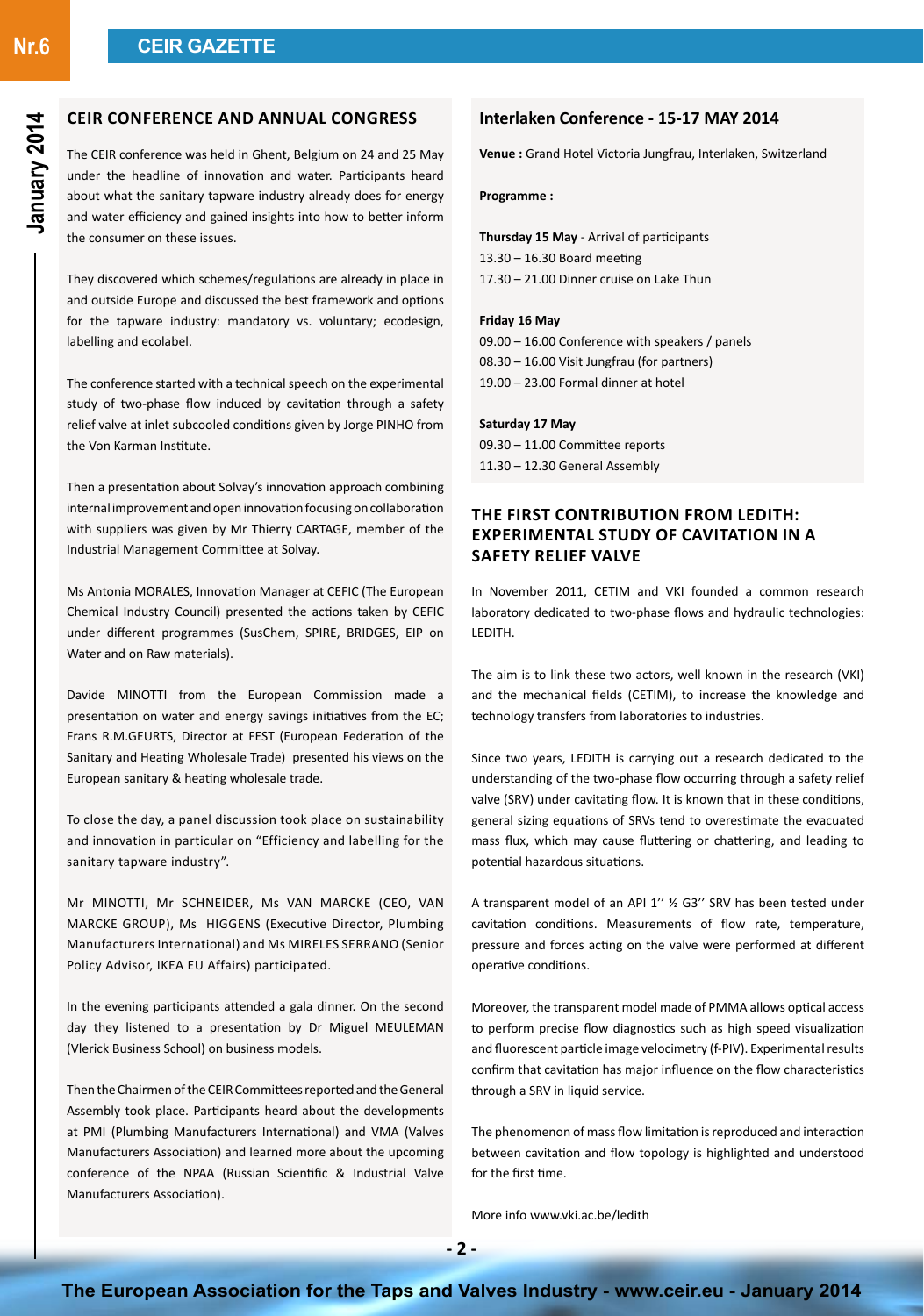#### **WHOLESALERS: PERSPECTIVES FOR THE FUTURE**



Manufacturers are keen to show their new products to the world, This is where the wholesaler 's experience becomes invaluable. The wholesaler has to be able to recognise trends and listen to his customers , the installers, who in turn gather their information from the end consumer. Globalization, climate change, cost pressure and greater complexity – the enormous

challenges faced by today's merchants' call for new integrated and holistic solutions. Particularly in light of steadily rising energy prices and increasingly scarce resources it is becoming more and more important to connect productivity and efficiency.

More than ever before we have to think ahead and to consider new perspectives in order to increase competitiviness. In view of rising energy prices and diminishing resources our suppliers and our customers are increasingly facing the same kind of questions : how can productivity as well as energy and resource efficiency be improved and the environment be spared at the same time. In all these challenges we work in close cooperation with our suppliers and our customers and deliver the right answers with our products, solutions and services.

Turbulent times call for strategic vision. The international "credit –crunch" has hit all our markets. Plans have been rel-laid. Staffs have been re-deployed. Some ideas have been shelved indefinitely. Others have come to the fore with surprising and unexpected rapidity. Wholesalers are a small group, but we are an integral part of this process . How would the system function if the industry did not have the opportunity to produce and place such large volumes of stock at the market's disposal? Experienced sales teams in the wholesale branch are well trained to deal with large industry and installation companies of all sizes, not to mention the general public when they visit the wholesalers' showrooms with the installer. This is a finely balanced system.

To get the most out of the market, we need to first work together to understand what it looks like today, and what it will look like tomorrow.

Frans Geurts LlM FEST presidency

# **Ecolabel and Green Public Procurement for "Sanitary Tapware" GPP**

EU Eco-label criteria for "Sanitary Tapware" have been developed by the European Commission and were published in May 2013 (OJEU L 145). Products eligible under this Eco-label category include household taps, showerheads and showers which are mainly used to obtain water for personal hygiene, cleaning, cooking and drinking, including when they are marketed for non-domestic use.



The European Eco-label is an official voluntary label used on some products and services which comply with very high environmental and performance standards (high energy efficiency, lower use of hazardous substances, extended product and repair guarantees…). More information can be found on the European Commission website: http://ec.europa.eu/environment/ecolabel/eu-

ecolabel-for-businesses.html.

GPP Criteria for Sanitary Tapware covering taps, showerheads and showers have also been published. This voluntary instrument is complementary to the Ecolabel and is specifically addressed to Public Procurement authorities. More information can be found on the European Commission website: http://ec.europa.eu/environment/ gpp/index\_en.htm.

CEIR and its members directly contributed to the elaboration of these Eco-label and GPP criteria in order to guarantee that they can effectively be technically and economically applicable to sanitary ware products. However these criteria remain stringent and only very few products on the market could possibly be eligible.

### **Ecodesign study on taps and showers**

An Ecodesign study on taps and showers is currently being conducted by the Joint Research Centre (JRC) on behalf of the Directorate General for the Environment of the European Commission: http://susproc.jrc. ec.europa.eu/taps\_and\_showers/index.html.



It will run until 2014 and an Ecodesign measure, if deemed necessary, could still be adopted in the course of 2014.

CEIR is the first industry interlocutor of the JRC and the European Commission in this process. Its main objective is to ensure that the assessment of taps and showers is accurate and that the Ecodesign measure, if developed and adopted, is proportionate and applicable, while guaranteeing the necessary environmental performance of these products. Taps and showers manufacturers have developed many product types and devices which allow substantial energy and water savings. The challenge today is to ensure that, whatever Ecodesign or labelling measure is to be adopted, it is justified from an environmental point of view and properly applied throughout Europe, without hampering innovation and comfort. Ecodesign requirements are set to apply to energy-related products (ErPs) – products that use or influence the use of energy (electric motors, TVs, washing machines, transformers…).

**- 3 -** The Ecodesign study is the first phase for determining the Ecodesign criteria to be applied to a specific ErP. It analyses the production, distribution, use and end-of-life management of that ErP, and its impacts on the environment, energy or other materials/resources consumption, waste generation and release of hazardous substances. In a second phase, and based on this study, the European Commission and the Member States authorities will develop and adopt an Ecodesign measure which will aim at setting minimum efficiency requirements

**Nr.6**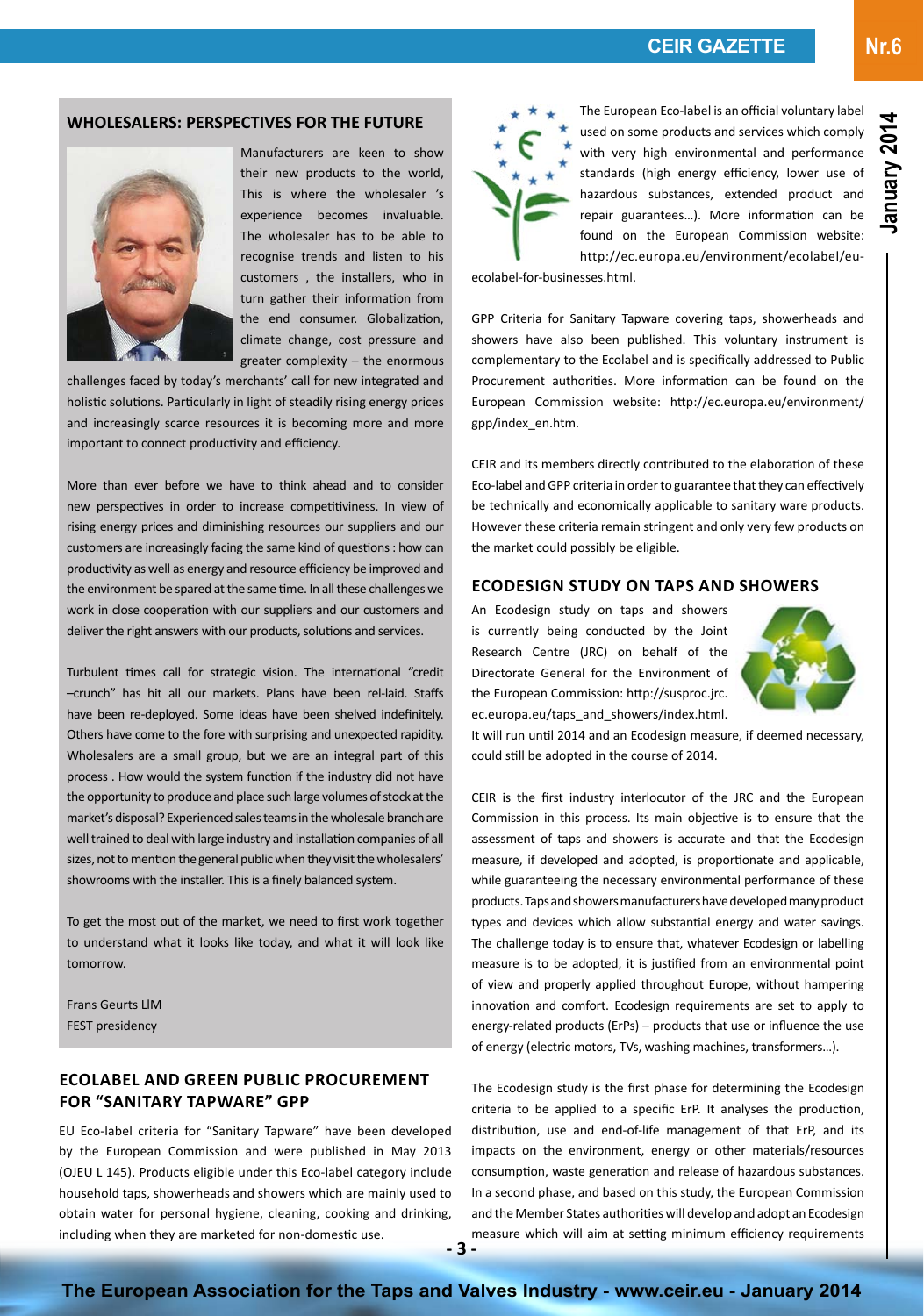for reducing the environmental impact of the ErP under consideration. An energy label can also be adopted if it is deemed useful to inform the end consumer. This measure can take the form of harmonised legislation applicable throughout the 28 EU Member States, or a voluntary agreement subject to very stringent criteria such as wide EU market coverage, monitoring and reporting… Currently there are 7 Energy Label regulations and 21 Ecodesign measures including 19 regulations and 2 voluntary agreements.

# **The European Water Label in a year of rapid progress and growth**



2013 has seen rapid progress, development and growth of the European Water Label. Following its adoption in Europe in 2012 the product database has expanded, more manufacturers have joined the scheme and partnerships with major builders merchants and retailers have been forged.

The scheme now has 49 registered brands in its database, with over 3500 products and a further 4000 product registrations currently going through the system. Of all the products registered, 19% are faucets and 30% are shower fittings, electric showers and shower handsets (the scheme also comprises 30% WCs and 16% bath tubs in the UK). Products are registered in 32 countries and by the end of this year another major increase in registrations is expected.

#### **During 2013 the Water Label website at**

www.europeanwaterlabel.eu was thoroughly overhauled and upgraded, making it more user-friendly. The innovative Product Map adds an interesting feature to the site as users can see products listed in their own country.

The British government fully supports the scheme and in July a major conference organised by WRAP (the Waste & Resources Action Programme, which is funded by DEFRA, Department for the Environment, Food and Rural Affairs) heard that an agreement had been reached with bathroom retailers, merchants and manufacturers to join forces to further support and promote the label. Supporters include Saint Gobain, Wolseley, Kingfisher, Independent Merchant Association, Home Retail Group and Travis Perkins. This represents





a significant step forward for the industry which has been seeking for some time the best way to provide consumers with clear water efficiency information.

Throughout the year the Water Label has been seen at major exhibitions in Europe. At ISH Frankfurt, the BMA and CEIR jointly promoted the label with a busy display showing to the 123,600 visitors. The Water Label was also presented at the CEIR Annual Congress in Ghent. At each exhibition the specially produced 'Water is Life' magazine, which features endorsements by leading figures in the water industry, was greedily taken up as visitors wanted to know more.

The Water Label has come a long way since its inception in the UK but the last twelve months have seen a rapidly growing awareness of the scheme and its benefits. The Label is now poised to grow faster and further and we look forward to 2014. The Water Label also won two major awards for its innovative approach to the labelling of water-consuming products. The first was in the Business Innovation Category at the UK's Sentinel Awards (www.youtube. com/watch?v=V2l5Dtru14g), and the second, from the industry magazine kbbReview (www.youtube.com/watch?v=V2l5Dtru14g), a more personal award given to Yvonne Orgill, chief executive of the Bathroom Manufacturers Association (UK), for her work in bringing the Water Label from a simple idea to a European scheme in the EU28. "The Water Label is here to stay as the preferred scheme throughout Europe" Orgill said.Further information about the Water Label: http://www.europeanwaterlabel.eu.

# **4MS Initiative – Update on Hygienic Copper Alloys List for Drinking Water Applications**

The four Member States participating to 4MS Initiative (Germany, France, the Netherlands and the United Kingdom) in January 2011 have agreed on cooperation in the harmonization of tests for the hygienic suitability of products in contact with drinking water.

Particularly, the 4MS are working together in order to adopt common practices for the acceptance of the constituents used in materials in contact with drinking water and for the testing of materials.

Among the 4MS, Germany chaired the group responsible for the methodology for the assessment of metallic materials and alloys and,

**January 2014**

January 201

**- 4 -**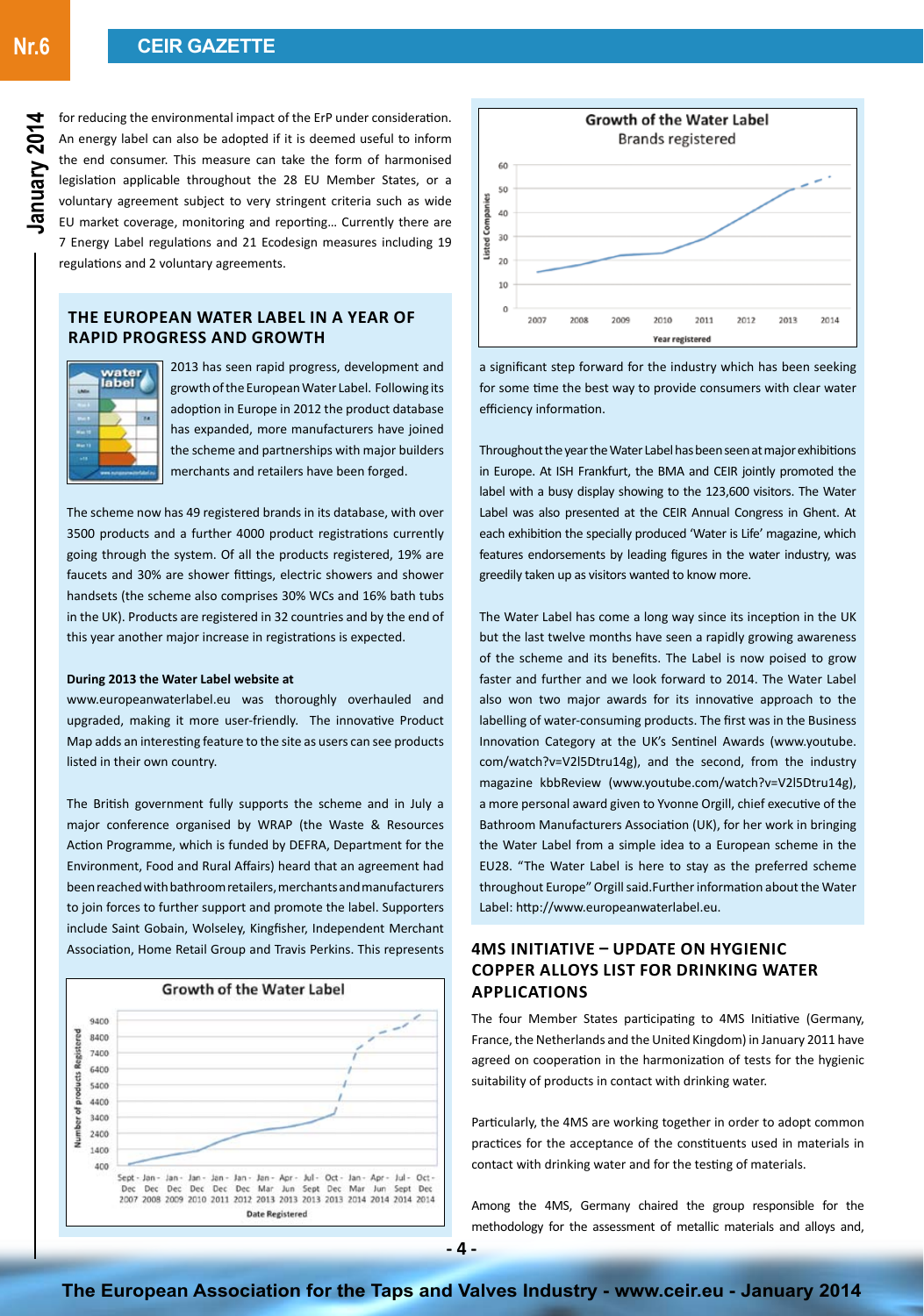as a first country, Germany released in September 2013 a draft Basis of assessment containing a final whitelist of metallic materials for which has been demonstrated the suitability for use in contact with drinking water.

Analysing the structure of this whitelist, the approved metallic materials are classified into three following groups (reflecting products that can be produced with): 1) Pipes, 2) Pipe mountings, pipe couplings, appliances such as pumps, and 3) Components with parts in water that do not overall exceed 10% of the entire component surface in pipe mountings, pipe couplings and appliances such as pumps.

The use of metallic materials may be also limited to specific types of drinking water while materials for the product groups 1) and 2) must have demonstrated suitability for use in drinking water systems and they can be used with all types of drinking water.

The "Whitelist" includes the following metallic materials:

- stainless steels, which can be used in passive state for all product groups;
- copper, which can be used in passive state for all product groups with some restrictions related to the type of drinking water;
- internal tin-plated copper;
- hot dip galvanised iron materials, which can be used only for cold water installations;
- Copper alloys: the precise chemical composition of all copper alloys approved for drinking water applications is described in the Whitelist.

### **Change is On The Way as U.S. Plumbing Products Move To Lead-Free**

Barbara C. Higgens CEO/Executive Director Plumbing Manufacturers International

The Federal Reduction of Lead in Drinking Water Act, which passed in 2011, will go into full effect on January 4, 2014. It may come as a surprise that the plumbing industry, through Plumbing Manufacturers International. (PMI), was a primary proponent of getting this law passed, in the spirit of harmonizing regulations across the U.S. The Federal lead legislation is the result of collaboration with industry. Policymakers and others used PMI and its members as a resource and subject matter expert. PMI worked in a bipartisan fashion to secure support and passage of the legislation with a broad coalition of industry organizations, as well as coordinating closely with the offices of U.S. Sens. Barbara Boxer and James Inhofe and the staffs of U.S. Reps. Tom Petri, Henry Waxman and Anna Eschoo. Given this success, PMI will work to ensure that such collaboration with policymakers will continue to help guide and inform legislation and to provide adequate time for compliance and avoid unintended consequences.

However, questions remain. As the deadline approaches, PMI continues to work with the U.S. Environmental Protection Agency (EPA) to clarify enforcement guidelines in order to address a

number of unanswered questions. Furthermore, PMI has worked diligently to educate distributers, installers, suppliers, consumers and manufacturers about the new law

### **Initiating Legislation**

The story begins in 2009 in California with the introduction of AB 1953. Although PMI and others in the industry believed that the performance-based NSF/ANSI Standard 61 was an excellent and more-than-sufficient measurement tool to monitor lead levels by evaluating the quality of water flowing from the tap, PMI ultimately worked to strengthen California's prescriptive law by helping to write language and advocating enhanced enforcement. AB 1953 set a prescriptive 0.25% lead content (wetted surface) product requirement.

Soon other states began looking at lead regulations, too, some considering different allowable levels from the California standard. PMI successfully advocated that those states (Louisiana, Vermont and Massachusetts) harmonize their regulations with California's. Recognizing the need to head off a potential patchwork of lead content requirements, PMI proactively worked to set a federal standard. With proposed lead laws emerging in several states, manufacturers advocated one uniform standard instead of 50.

The Federal Reduction of Lead in Drinking Water Act passed the Senate by unanimous consent on December 16, 2010, during a lame duck session. The House of Representatives then passed the bill without amendment by a vote of 226 to 109 on December 17, 2010. President Obama signed the bill into law on January 4, 2011, to be effective three years from that date, on January 4, 2014.

# **2014 – Emphasis on the Next Generation**

Bill Sandler President Valve Manufacturers Association of **WIM** America



We experienced continued growth since 2010 and all indications lead us to believe that it will continue into 2014.

Regardless of what direction the industry takes, VMA continues to reach out to the next generation of valve industry professionals. It is a known fact that a great deal of industry expertise will be leaving the industry over the next few years. It is also common knowledge that a gap exists between the knowledgeable and the novices.

As a first step towards narrowing this gap the VMA Board approved an initiative on education and training in 2009 which has continued and expanded since then. We were able to publish two compilations of articles from this magazine, as well as provide a highly successful seminar where attendance exceeded all expectations. Our Basics-ina-Box program has become one of our shining stars. New products are planned including on-line education introduced this year as well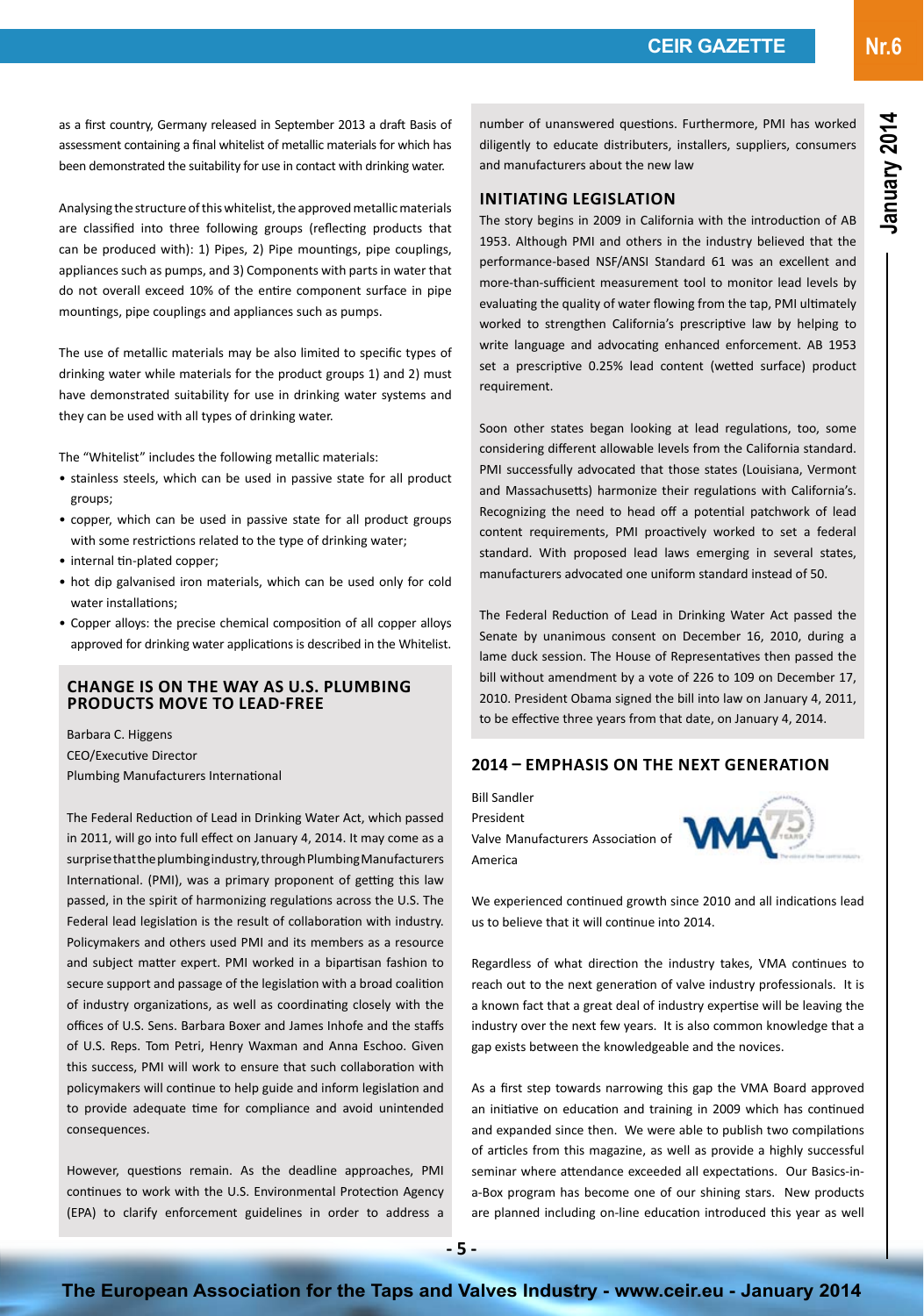**Nr.6**

as continued seminars for the new professionals in our industry. Plans are also in the works to expand these seminars based on comments from past attendees. We were approached by two groups to bring our basics seminar to their meetings this past year.

VMA 2012-13 Chairman, Mark Cordell of Cameron Valves and Measurement suggested a new initiative for this year, a "young professionals" committee. VMA has taken the reins and put together a group of five industry up and coming professionals to share their thoughts on the direction of the VMA over the next decade. In 2013 VMA celebrated its 75th Anniversary and although we celebrated the past we also were looking at the future of our association and our industry.

# **CEIR'S board members visit to Fratelli Pettinaroli S.p.A. and CEIR/AVR joint Marketing Meeting in Milan**



**Knowing the past to look towards the future**

On October 10<sup>th</sup> CEIR's board members visited Fratelli Pettinaroli S.p.A., on the occasion of its  $75<sup>th</sup>$  anniversary and to prepare for the CEIR/AVR Marketing Meeting that was held in Milan on October 11<sup>th</sup>.

Fratelli Pettinaroli S.p.A., an historic company based in San Maurizio d'Opaglio, Italy, is a leader in the manufacturing of valves and solutions for heating and conditioning. The production is all made in Italy, but the company exports more than 90% of its turnover, also thanks to its own distribution companies, located in the US, in Denmark, France and in Switzerland.

After finalizing the preparations for the Marketing Meeting that was held the next day and discussing the latest developments and forecasts of the macroeconomic situation and of the taps and valves market, the CEIR board members enjoyed a factory tour and a visit to the new Pettinaroli Museum.

Machinery, tools, equipment and documents, dating back to the period between the 40s and the 70s, are all showcased in the futuristic scenery created by the interior design, which has water as its central theme. Knowing the past to look towards the future is the message conveyed to the visitors.

On October 11<sup>th</sup> the CEIR Marketing & Communication Meeting was held in Milan by AVR/ANIMA headquarters.

After discussing the macroeconomic trends of the European valve and fitting industry, illustrated with the presentation prepared by Professor Marco Fortis, Vice President of the Edison Foundation, Ugo Pettinaroli, Vice President of CEIR and Chairman of CEIR's Marketing Committee, introduced the meeting by focusing on the reasons why a company should join CEIR and be more active with a direct participation.

The promotion of the CEIR Water Label in Europe was then explained in detail by the President Klaus Schneider, as well as the ongoing marketing and information tools and initiatives to showcase CEIR's activities: the Gazette and the website.

The full board was in attendance and contributed to the brainstorming: besides the above-mentioned members, there were Vice President Pascal Vinzio and Maurizio Brancaleoni, Past President of CEIR and current President of AVR, together with all the secretaries.

After an interesting, inspiring and productive meeting, it was agreed to reconvene on the occasion of the MCE (Milano Expocomfort) Show, which will be held in Milan in March 2014.



### **CEIR Position on Machinery Directive**

Since 2009 and until now, the situation is clear according to CEIR members industrial valves, whether they are actuated or not, are not considered as machines in the sense of Directive 2006/42/EC. Since this position was stated in 2009, suppliers and customers globally agreed on the rationale of such a position, at European level.

However, some questions (or pressures ?) have lead our German colleagues to reconsider their position and eventually consider actuated valves as machines, according to Machinery Directive.

CEIR does not understand reasons nor expected benefits from such a change of position and therefore has decided to repeat its position: Industrial valves, whether they are actuated or not, are not to be considered Machines, nor Partly Completed Machines in the sense of the Directive.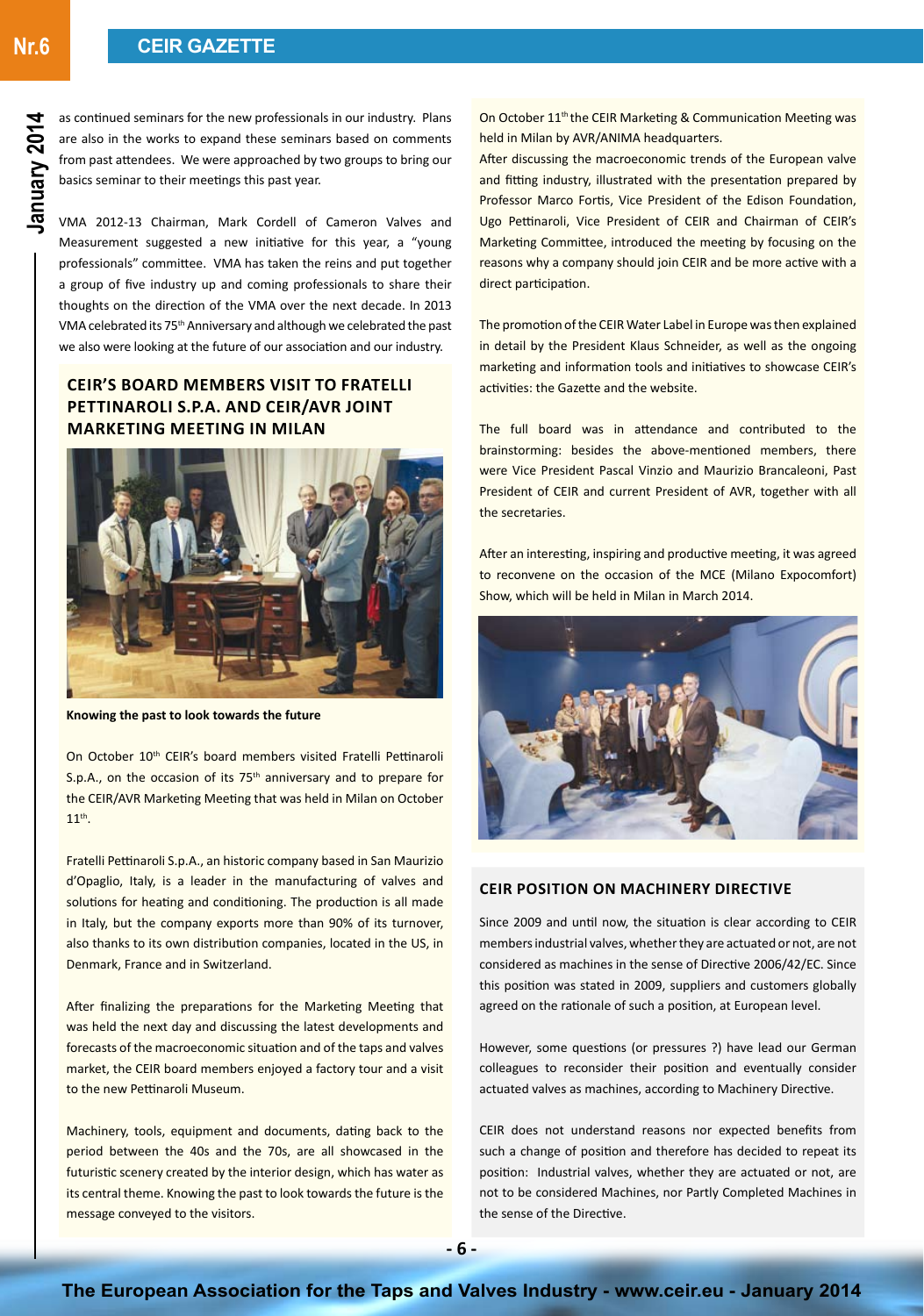Indeed, except some very specific exceptions, industrial valves do not have a specific application and therefore do not fit the definition of a machine in the Directive. The reasoning is the same for valve actuators.

This does not mean that industrial valves are not safe products : in the framework of the applicable Directives (including Pressure Equipment Directive), valves need to comply to very stringent standards and/or specifications to be sold on the European Market.

The updated CEIR Position Paper on Machinery Directive can be found in www.ceir.eu

# **CEIR Members bear no obligation under the new RoHS Directive as from 2 January 2013**

RoHS II Directive (2011/65/EU) is applicable from 2 January 2013. This new version of the Directive has introduced significant changes, including the scope, which will gradually be open to new equipment types which use electronics up to 22 July 2019.

Equipment manufactured by CEIR members, as they were not included in the scope of RoHS I Directive, shall not be CE-marked under RoHS Directive (other Directives may apply and require CE marking in their provisions) as from 2 January 2013. CEIR issued a new Position Paper on this point (www.ceir.eu/position-papers), and will publish a more detailed position concerning the new scope and applicability dates of the Directive in due time.

### **Website & social media**

CEIR has launched an open group on LinkedIN dedicated to industrial valves. It aims at creating a network of exchange for professionals to be able to advertise what the CEIR Building and Industrial Valves Technical Committee does and to obtain insights from the industry on topics of interest that the Committee could work on. CEIR wants to respond to the needs of industrial valves manufacturers.

http://www.linkedin.com/groups/CEIR-Industrial-Valves-Network-Exchange-5071011?home=&gid=5071011&trk=ane t\_ug\_hm

CEIR is also on Twitter, do not hesitate to follow us. https://twitter.com/CEIR\_Valves

### **CEIR President on the Orgalime website**

Watch the testimonial of the CEIR President on the benefits of being an associate member of Orgalime

http://www.orgalime.org/news/orgalime-testimonial-klausschneider-european-association-taps-and-valves-industry-ceir

### **VALVE INDUSTRY FORUM: THE RESULTS**



From 5 to 7 November, 2013 the 1<sup>st</sup> International Valve Industry Forum & Expo - 2013 was held at the SOKOLNIKI Exhibition and Convention Center in Moscow.

The Forum was organized by Scientific & Industrial Valve Manufacturing Association and Industrial Forum, JSC. It was patronized by: Chamber of Commerce and Industry of the Russian Federation, supported by ASTM International (American Society for Testing and Materials), European Association for the Taps and Valves Industry (CEIR), Polish Industrial Valves Association (SPAP), Ukrainian Association for Valves Industry (APAU) and Turkish Pump and Valves Manufacturers Association (POMSAD). The Forum was sponsored by ENERGOMASHCOMPLECT.

The distinctive feature of the Forum was an extended BUSINESS PROGRAM specially emphasized by the initiators. Such events had never been held in the industry before.

The first day of the Forum brought a Plenary Conference and then the following events were held in three separate conference rooms:

- "Modern design solution in control valves" seminar;
- "Practice of using modern sealing materials in valve manufacturing and maintenance" workshop;
- "Modern means of technical valve diagnostics" workshop.

Apart from the listed events the following award ceremonies were held: "Honorary Valve Manufacturer", awarded yearly by decision of the Presidium of Scientific & Industrial Valve Manufacturing Association; and "Valve Manufacturer of the Year" award according to "Armtorg. ru" valve Internet portal.

This year "Honorary valve Manufacturer" award went to the CEO of ARMALIT-1, JSC Alexander Viktorovich Kuznetsov and Romuald Romualdovich Yonaitis, Doctor of Engineering Science, Professor and Head of NIKIET Laboratory, JSC.



**Nr.6**

**The European Association for the Taps and Valves Industry - www.ceir.eu - January 2014**